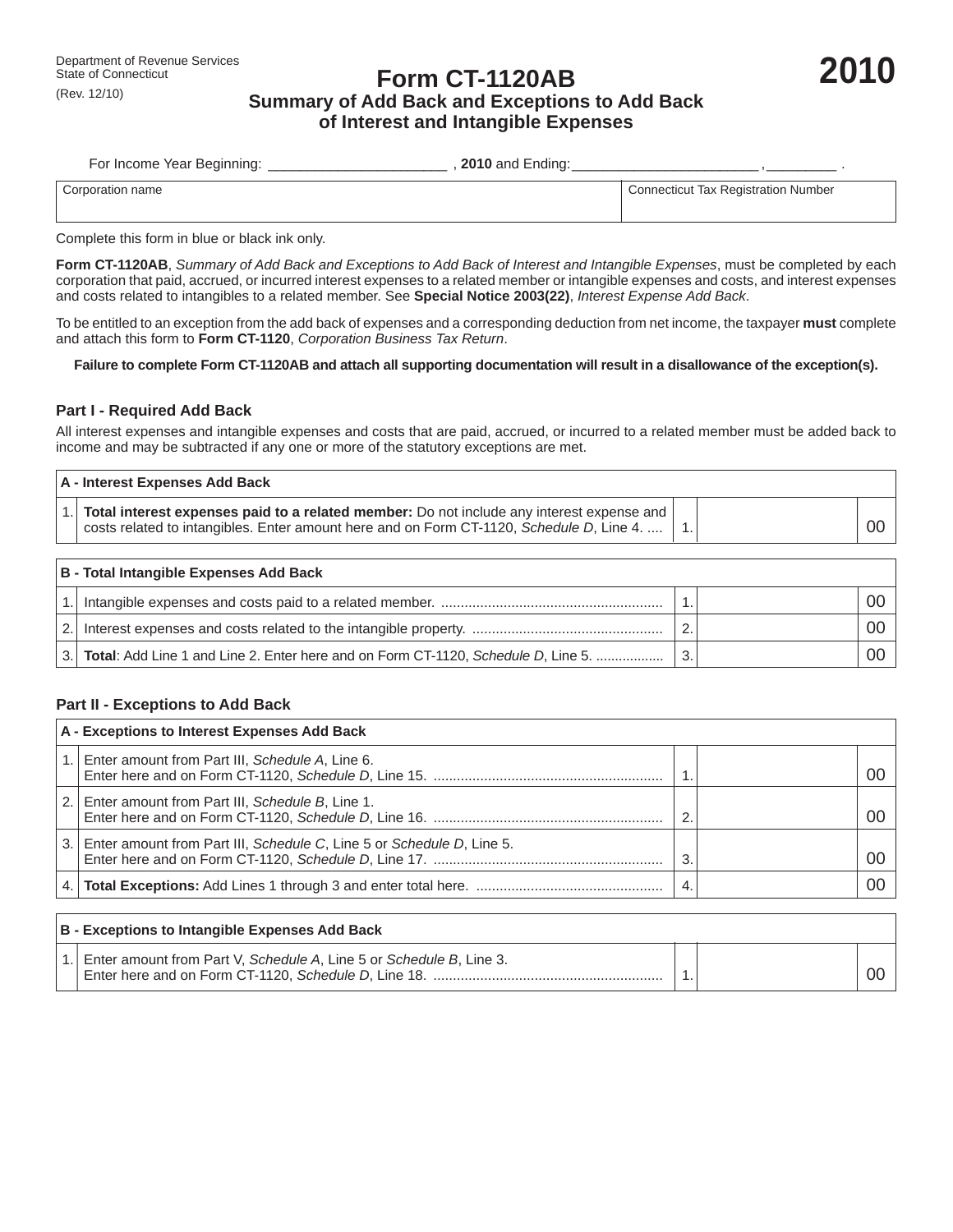## **Part III - Exceptions to Interest Expenses Add Back**

| in Another State, or in a Foreign Nation                                                            | Schedule A - Exception for Interest Paid, Accrued, or Incurred to a Related Member That is Taxed at a Similar Rate in This State,                                                                                                                                 |  |  |  |  |  |  |
|-----------------------------------------------------------------------------------------------------|-------------------------------------------------------------------------------------------------------------------------------------------------------------------------------------------------------------------------------------------------------------------|--|--|--|--|--|--|
| another state.                                                                                      | The exception only applies to transactions with a related member when that related member files on a separate company basis in                                                                                                                                    |  |  |  |  |  |  |
| This exception <b>does not</b> apply to transactions with a related member when the related member: |                                                                                                                                                                                                                                                                   |  |  |  |  |  |  |
| the taxpayer and the interest income of the related member being offset or eliminated;              | Files in another jurisdiction with the taxpayer on a combined, consolidated, or unitary basis which results in the interest expense of                                                                                                                            |  |  |  |  |  |  |
| Has a net operating loss; or                                                                        |                                                                                                                                                                                                                                                                   |  |  |  |  |  |  |
| occupational tax.                                                                                   | Pays tax on a basis other than net income including but not limited to a gross receipts tax, capital base tax, or a business and                                                                                                                                  |  |  |  |  |  |  |
| A.                                                                                                  | Can the taxpayer establish by clear and convincing evidence that a principal purpose of the payment of interest to a related<br>member was not to avoid the payment of taxes due under Chapter 208 of the Connecticut General Statutes? <b>I</b> Yes<br>$\Box$ No |  |  |  |  |  |  |
| <b>B</b> .<br>of interest and sets forth the terms of the loan? $\Box$ Yes $\Box$ No                | Was the interest that the taxpayer paid to a related member paid according to a written contract that reflects an arm's length rate                                                                                                                               |  |  |  |  |  |  |
| related member's information in Question C, and complete Lines 1 through 6.                         | If the answers to both questions above are Yes, attach a copy of pertinent parts of the contract that support this exception, provide                                                                                                                             |  |  |  |  |  |  |
|                                                                                                     | Failure to provide the requested information will result in a denial of the exception.                                                                                                                                                                            |  |  |  |  |  |  |
| <b>Related Member Information</b><br>C.                                                             |                                                                                                                                                                                                                                                                   |  |  |  |  |  |  |
| Name of Related Member                                                                              | Federal Employer ID Number (FEIN)                                                                                                                                                                                                                                 |  |  |  |  |  |  |
| Fiscal period of related member                                                                     | Date of written contract<br>$\overline{M}$ $\overline{M}$<br>$\overline{D}$<br>$\overline{\phantom{1}}$<br>$\overline{\mathsf{r}}$<br>$\overline{D}$                                                                                                              |  |  |  |  |  |  |
| Name of state or foreign nation in which the related member is subject to a tax on net income       |                                                                                                                                                                                                                                                                   |  |  |  |  |  |  |

|     | Enter the amount of deductible interest added back by taxpayer and paid to a related member.                                                                                                            | 1.  |  | 00 |  |  |
|-----|---------------------------------------------------------------------------------------------------------------------------------------------------------------------------------------------------------|-----|--|----|--|--|
|     | 2. Amount of interest income included in the measure of net income of the related member                                                                                                                | 2.  |  | 00 |  |  |
|     | 3. Enter the taxable income before apportionment and before application of net operating losses<br>of the related member in Connecticut, in another state, or in a foreign nation.                      | 3.  |  | 00 |  |  |
| 4.1 | Enter the tax paid by the related member in Connecticut, in another state, or in a foreign nation.<br>(Do not include tax paid in a unitary state or in a state in which a combined return is filed.)   | 4.  |  | 00 |  |  |
| 5.1 |                                                                                                                                                                                                         | -5. |  |    |  |  |
| 6.1 | <b>Exception amount:</b> If Line 5 is equal to or greater than 4.5% (.045), enter the amount from                                                                                                       | 6.  |  | 00 |  |  |
|     | If claiming this exception for transactions with more than one related member, complete the above schedule for each related<br>member and enter the total for all related members on Part II A, Line 1. |     |  |    |  |  |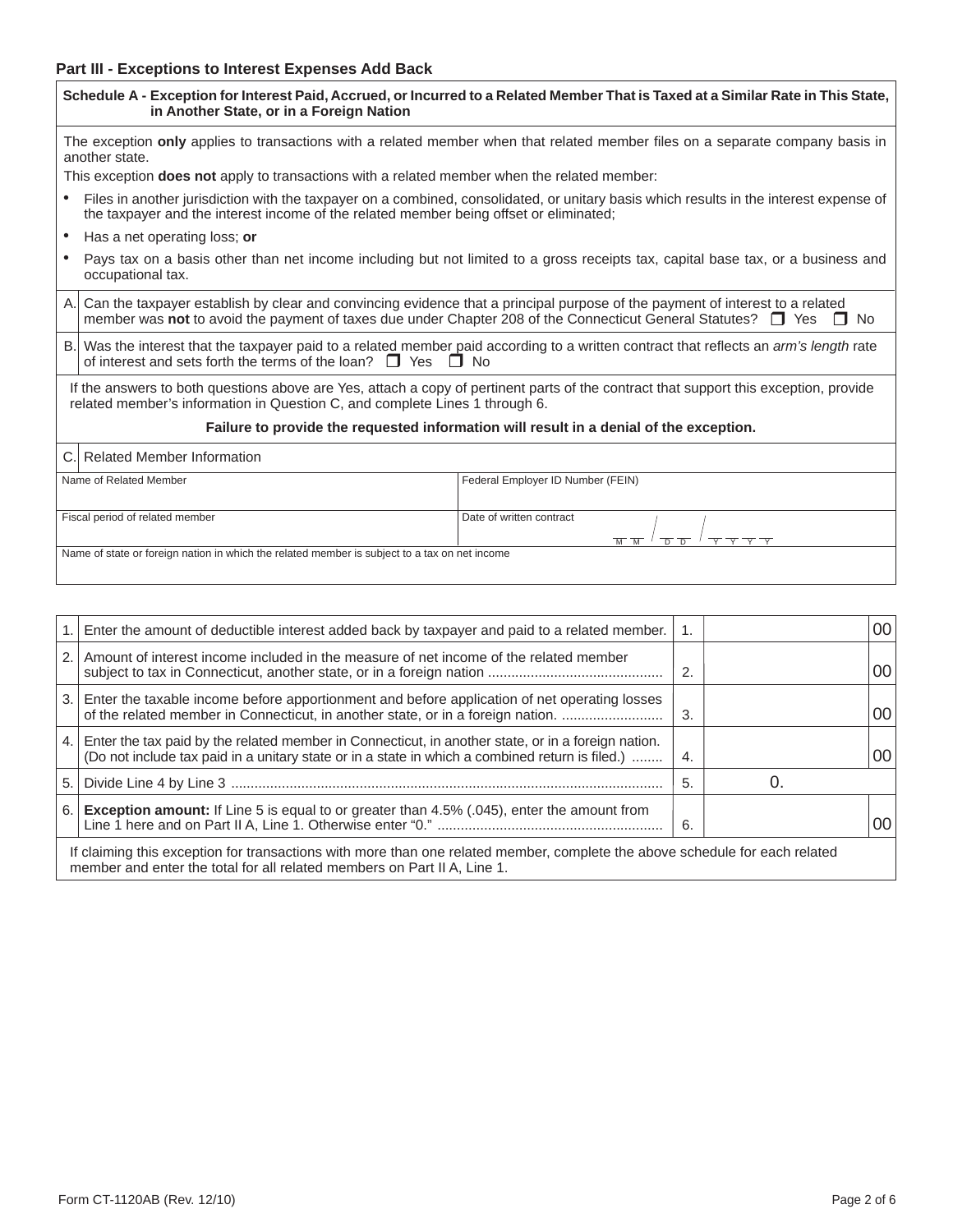|    | <b>Schedule B - Unreasonable Exception</b>                                                                                                                                                                            |  |  |  |  |  |  |
|----|-----------------------------------------------------------------------------------------------------------------------------------------------------------------------------------------------------------------------|--|--|--|--|--|--|
| А. | Has the taxpayer received written confirmation from the Commissioner of Revenue Services (the Commissioner) that the<br>adjustments required under Conn. Gen. Stat. §12-218d are unreasonable? □ Yes □ No             |  |  |  |  |  |  |
|    | If the answer to Question A above is Yes, enter the letter date: ________________<br>and complete Line 1, below.                                                                                                      |  |  |  |  |  |  |
|    | If the answer to Question A above is No, answer Question B.                                                                                                                                                           |  |  |  |  |  |  |
| В. | Can the taxpayer establish by clear and convincing evidence that the required add back of interest paid, accrued, or incurred to a<br>related member is unreasonable? $\Box$ Yes $\Box$ No                            |  |  |  |  |  |  |
|    | If the answer to Question B above is Yes, the taxpayer must complete Questions C through H in their entirety and provide the<br>requested information.                                                                |  |  |  |  |  |  |
|    | Failure to answer every question in Part III, Schedule B and to provide<br>the requested information will result in a denial of the exception.                                                                        |  |  |  |  |  |  |
| С. | Provide a description of the business purpose of each loan which includes:                                                                                                                                            |  |  |  |  |  |  |
|    | • The date the loan originated;                                                                                                                                                                                       |  |  |  |  |  |  |
|    | • The relevant terms of the loan:                                                                                                                                                                                     |  |  |  |  |  |  |
|    | • An explanation of how the principal was transferred;                                                                                                                                                                |  |  |  |  |  |  |
|    | • The dates interest payments were made; and                                                                                                                                                                          |  |  |  |  |  |  |
|    | • The tax jurisdictions in which the related member filed or will file its corporate income tax returns.                                                                                                              |  |  |  |  |  |  |
| D. | Was the interest that the taxpayer paid to a related member paid according to a written contract or contracts signed by both the<br>taxpayer and related member?<br>$\Box$ Yes<br>$\Box$ No                           |  |  |  |  |  |  |
| Ε. | Did the taxpayer enter into the written contract or contracts after corporate changes that were undertaken based, in whole or in<br>part, on advice relating to the reduction of state taxes?<br>$\Box$ Yes $\Box$ No |  |  |  |  |  |  |
| F. | Were the written contract or contracts:                                                                                                                                                                               |  |  |  |  |  |  |
|    | $\Box$ No                                                                                                                                                                                                             |  |  |  |  |  |  |
|    | $\Box$ No                                                                                                                                                                                                             |  |  |  |  |  |  |
| G. | Did the written contract or contracts relate to a:                                                                                                                                                                    |  |  |  |  |  |  |
|    | $\Box$ No                                                                                                                                                                                                             |  |  |  |  |  |  |
|    | $\Box$ No                                                                                                                                                                                                             |  |  |  |  |  |  |
| Н. | Was the interest payment made to a related member that:                                                                                                                                                               |  |  |  |  |  |  |
|    | $\Box$ No                                                                                                                                                                                                             |  |  |  |  |  |  |
|    | $\Box$ No                                                                                                                                                                                                             |  |  |  |  |  |  |
|    | • Filed or will file in a state or states that calculate the corporate income tax on a unitary basis? $\Box$ Yes<br>$\Box$ No                                                                                         |  |  |  |  |  |  |
|    | $\Box$ No                                                                                                                                                                                                             |  |  |  |  |  |  |
|    | $\Box$ No                                                                                                                                                                                                             |  |  |  |  |  |  |
| 1. | 00<br>1.                                                                                                                                                                                                              |  |  |  |  |  |  |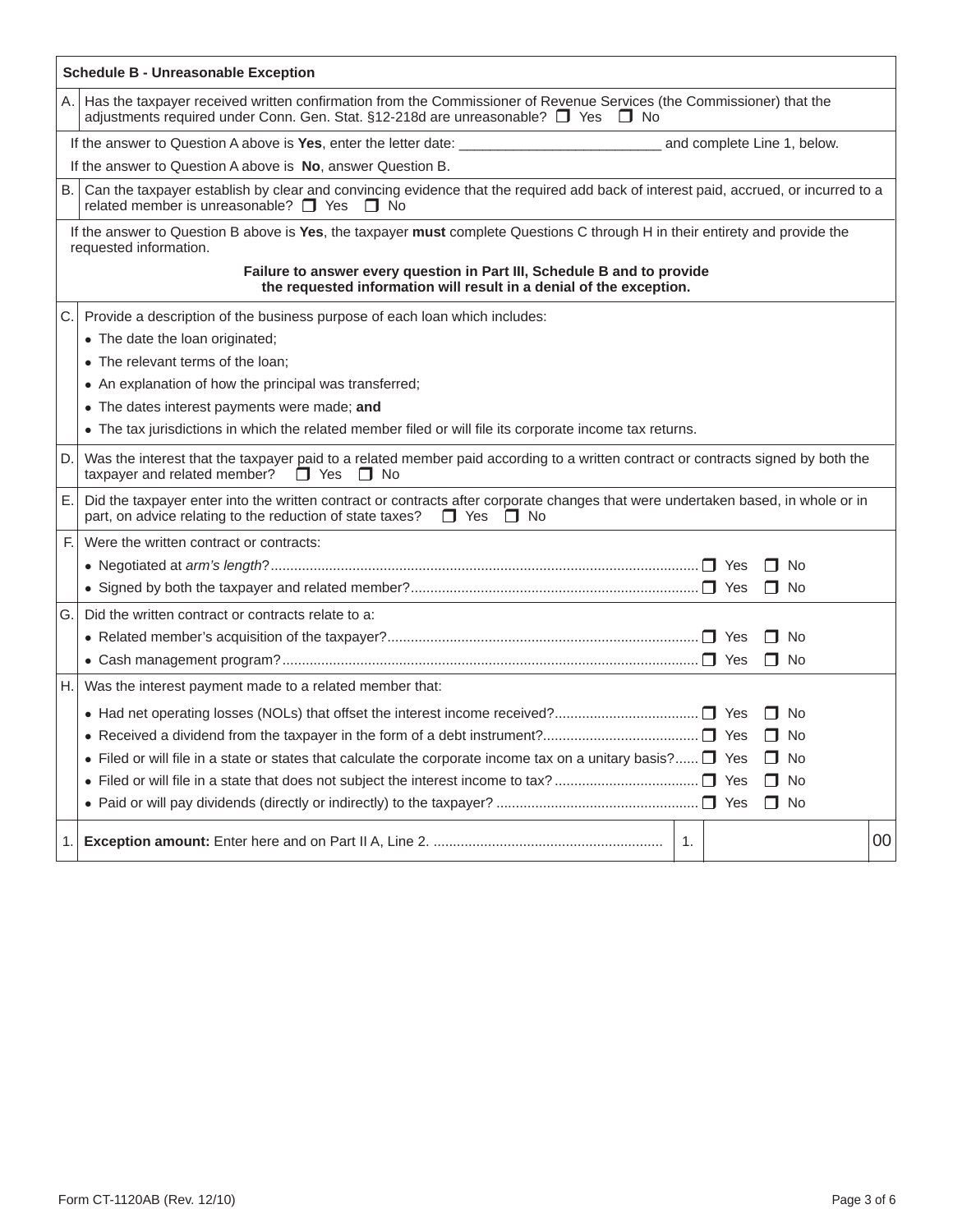|                | Schedule C - Exception for Certain Related Members That are Insurance Companies                                                                                                                                                                                                   |             |                      |                                                 |                        |  |  |  |
|----------------|-----------------------------------------------------------------------------------------------------------------------------------------------------------------------------------------------------------------------------------------------------------------------------------|-------------|----------------------|-------------------------------------------------|------------------------|--|--|--|
| $\mathsf{A}$ . | Can the taxpayer establish by clear and convincing evidence that a principal purpose of the payment of interest to a related member<br>was not to avoid the payment of taxes due under Chapter 208 of the Connecticut General Statutes?<br>$\Box$ Yes $\Box$ No                   |             |                      |                                                 |                        |  |  |  |
| B.             | Was the interest that the taxpayer paid to a related member paid according to a written contract or contracts that reflects an arm's<br>length rate of interest and sets forth the terms of the loan? $\Box$ Yes $\Box$ No                                                        |             |                      |                                                 |                        |  |  |  |
| IC.            | Is the related member that received the interest income a company subject to tax under Chapter 207 of the Connecticut<br>General Statutes or subject to a tax in another state that is comparable to the tax under Chapter 207 of the Connecticut<br>General Statutes? □ Yes □ No |             |                      |                                                 |                        |  |  |  |
|                | If the answers to Question A, B, and C above are Yes, complete the following schedule.                                                                                                                                                                                            |             |                      |                                                 |                        |  |  |  |
|                | If the answers to Question A, B, or C above are No, the taxpayer does not qualify for this exception.                                                                                                                                                                             |             |                      |                                                 |                        |  |  |  |
|                | Name of Related Member                                                                                                                                                                                                                                                            | <b>FEIN</b> | <b>Contract Date</b> | <b>State in Which</b><br><b>Taxes Were Paid</b> | <b>Amount Deducted</b> |  |  |  |
|                |                                                                                                                                                                                                                                                                                   |             |                      |                                                 | 00                     |  |  |  |
| $\overline{2}$ |                                                                                                                                                                                                                                                                                   |             |                      |                                                 | 00                     |  |  |  |
| 3.             |                                                                                                                                                                                                                                                                                   |             |                      |                                                 | 00                     |  |  |  |
| 4.             |                                                                                                                                                                                                                                                                                   |             |                      |                                                 | 00                     |  |  |  |
| 5.             |                                                                                                                                                                                                                                                                                   |             |                      |                                                 | 00                     |  |  |  |

### **Schedule D - Exception for Interest Paid to a Related Member Located in a Country With Which the U.S. Has a Comprehensive Income Tax Treaty Name of Related Member Name of Foreign Nation Description of Treaty Amount Deducted** 1. 2. 3. 4. 5. **Total:** Enter here and on Part II A, Line 3. ............................................................................................... 00 00 00 00 00 A. Was any interest paid, accrued, or incurred to a related member in a foreign nation which has in force a comprehensive income tax treaty with the United States?  $\Box$  Yes  $\Box$  No If the answer to Question A above is **Yes**, complete the following schedule:

## **Part IV - Unitary Election**

If a taxpayer is subject to the interest expenses add back, the taxpayer may elect to calculate its tax on a unitary basis including all members of the unitary group, provided the taxpayer clearly establishes that there are substantial intercorporate business transactions among the included corporations. The election to file on a unitary basis is irrevocable for, and applicable for five successive income years.

|    | A. Does the taxpayer file on a unitary basis in another state? $\Box$ Yes $\Box$ No                                                                                              |                 |  |  |  |  |
|----|----------------------------------------------------------------------------------------------------------------------------------------------------------------------------------|-----------------|--|--|--|--|
| B. | Are all the same companies that are filing on a unitary basis in another state included in the Connecticut Form CT-1120U, Unitary<br>Corporation Business Tax Return? □ Yes □ No |                 |  |  |  |  |
|    | If the answers to Question A and Question B above are Yes, the taxpayer may elect to file on a unitary basis. Complete Line 1 below:                                             |                 |  |  |  |  |
|    |                                                                                                                                                                                  | 00 <sub>1</sub> |  |  |  |  |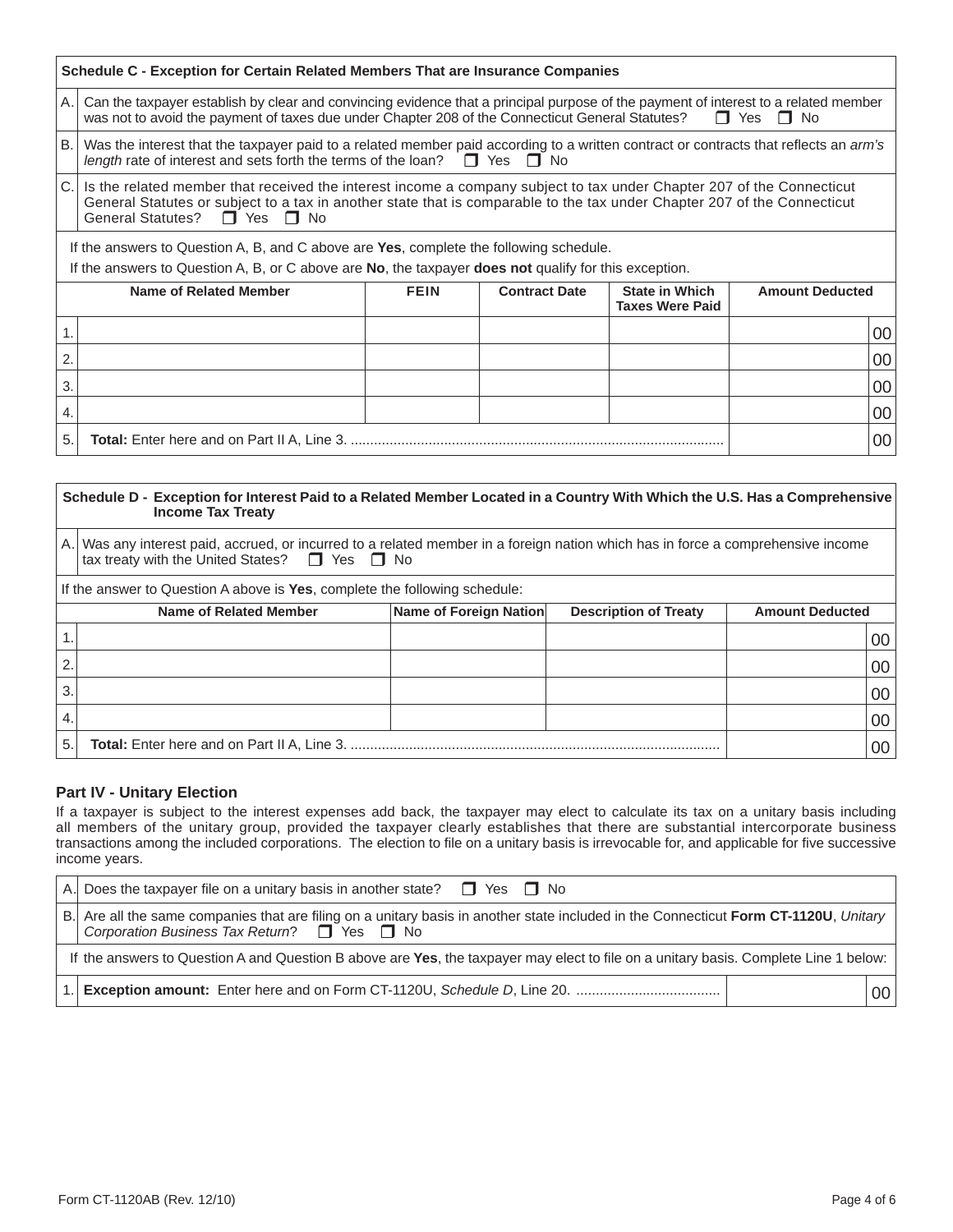## **Part V - Intangible Expenses and Costs Paid to a Related Member As Provided in Conn. Gen. Stat. §12-218c**

| • The direct or indirect acquisition, use, maintenance or management, ownership,<br>$\Box$<br>No.<br>No<br>Nο<br>No<br>B.<br>Did the taxpayer deduct directly or indirectly, interest expenses and costs in connection with a transaction with a related member<br>that involved the direct or indirect acquisition, maintenance, management, ownership, sale, exchange, or disposition of intangible<br>property? $\Box$ Yes $\Box$ No<br>If the answer to Question B above is Yes, the taxpayer must add back all intangible expenses and costs and interest expenses or<br>costs directly or indirectly related to the intangible property unless an exception in Schedule A or Schedule B can be claimed. |  |  |  |  |  |
|---------------------------------------------------------------------------------------------------------------------------------------------------------------------------------------------------------------------------------------------------------------------------------------------------------------------------------------------------------------------------------------------------------------------------------------------------------------------------------------------------------------------------------------------------------------------------------------------------------------------------------------------------------------------------------------------------------------|--|--|--|--|--|
|                                                                                                                                                                                                                                                                                                                                                                                                                                                                                                                                                                                                                                                                                                               |  |  |  |  |  |
|                                                                                                                                                                                                                                                                                                                                                                                                                                                                                                                                                                                                                                                                                                               |  |  |  |  |  |
|                                                                                                                                                                                                                                                                                                                                                                                                                                                                                                                                                                                                                                                                                                               |  |  |  |  |  |
|                                                                                                                                                                                                                                                                                                                                                                                                                                                                                                                                                                                                                                                                                                               |  |  |  |  |  |
|                                                                                                                                                                                                                                                                                                                                                                                                                                                                                                                                                                                                                                                                                                               |  |  |  |  |  |
|                                                                                                                                                                                                                                                                                                                                                                                                                                                                                                                                                                                                                                                                                                               |  |  |  |  |  |
|                                                                                                                                                                                                                                                                                                                                                                                                                                                                                                                                                                                                                                                                                                               |  |  |  |  |  |
| Failure to complete Part V, Schedule A or Schedule B will result in a denial of the exception.                                                                                                                                                                                                                                                                                                                                                                                                                                                                                                                                                                                                                |  |  |  |  |  |
| Schedule A - Exception for Intangible Expenses Paid to Unrelated Third-Party                                                                                                                                                                                                                                                                                                                                                                                                                                                                                                                                                                                                                                  |  |  |  |  |  |
| Did the related member to whom the taxpayer paid the intangible expenses and costs, directly or indirectly pay the amount<br>А.<br>deducted to an unrelated third-party during the same income year? $\Box$ Yes $\Box$ No                                                                                                                                                                                                                                                                                                                                                                                                                                                                                     |  |  |  |  |  |
| Can the corporation establish by a preponderance of evidence that the transaction giving rise to the intangible expenses and<br>В.<br>costs between the corporation and the related member did not have as a principal purpose the avoidance of any portion of the<br>corporation business tax.<br>$\Box$ Yes $\Box$ No                                                                                                                                                                                                                                                                                                                                                                                       |  |  |  |  |  |
| If the answer to Question A above is Yes, provide documentation that supports this claim.                                                                                                                                                                                                                                                                                                                                                                                                                                                                                                                                                                                                                     |  |  |  |  |  |
| If the answers to Question A and Question B above are Yes, enter the following information:                                                                                                                                                                                                                                                                                                                                                                                                                                                                                                                                                                                                                   |  |  |  |  |  |
| Name of Related Member<br><b>Name of Unrelated Third-Party</b><br><b>Amount Deducted</b>                                                                                                                                                                                                                                                                                                                                                                                                                                                                                                                                                                                                                      |  |  |  |  |  |

|                  | <b>Name of Related Member</b> | <b>Name of Unrelated Third-Party</b> | <b>Amount Deducted</b> |                 |
|------------------|-------------------------------|--------------------------------------|------------------------|-----------------|
|                  |                               |                                      |                        | 00              |
| $^{\prime}$ 2.   |                               |                                      |                        | 00 <sub>1</sub> |
| <sup>1</sup> 3.  |                               |                                      |                        | 00 <sub>1</sub> |
| $\overline{4}$ . |                               |                                      |                        | 00 <sub>1</sub> |
|                  |                               |                                      |                        | 00 <sup>1</sup> |